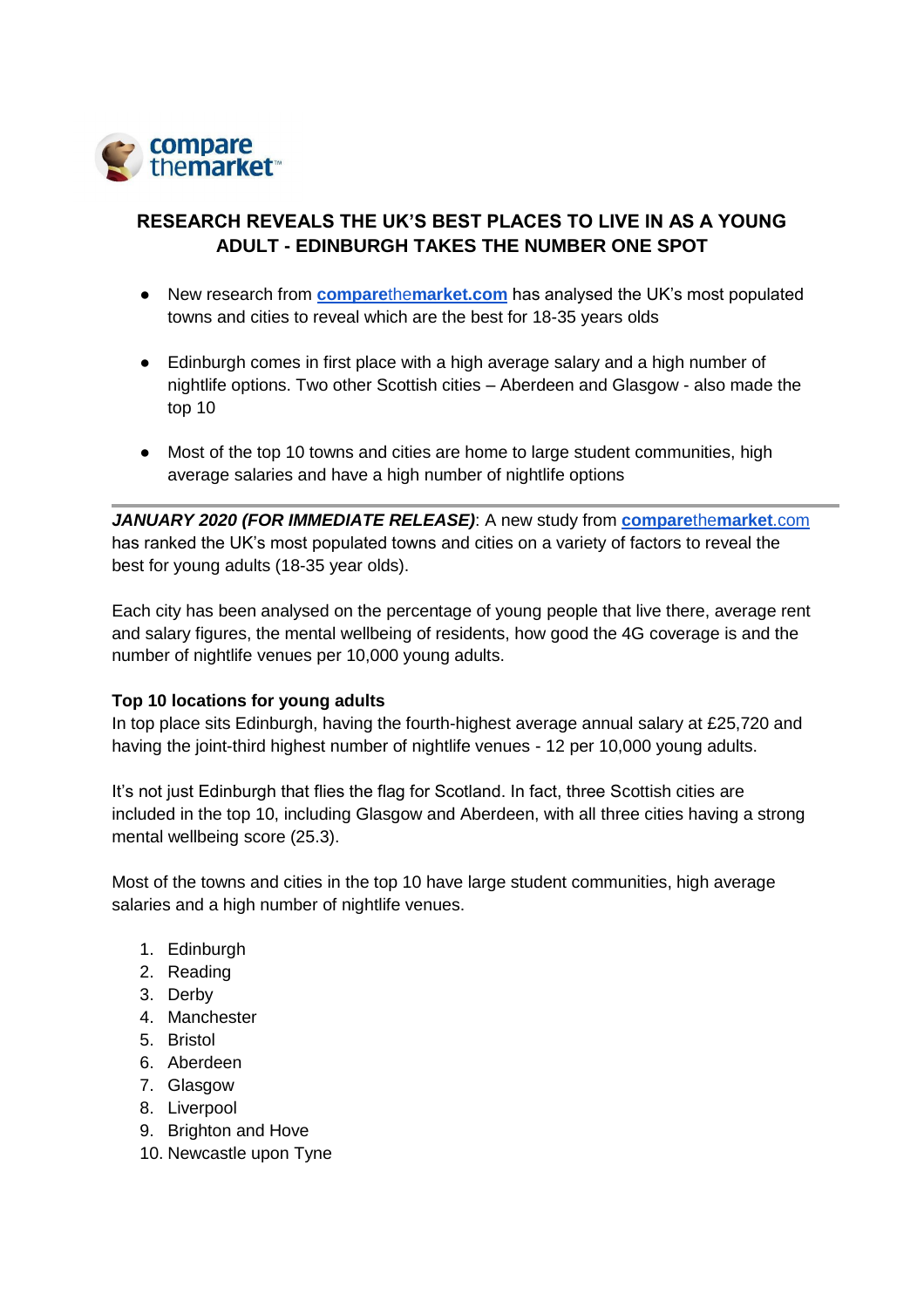# **The UK's youngest location**

Manchester came out on top for the percentage of young adults making up the population, at 39%. At the other end of the scale, Bournemouth is home to the lowest percentage of young adults at just 23%.

# **The cheapest regional rent**

Newcastle upon Tyne in the North East had the lowest average rent of all the cities studied at £567, whilst unsurprisingly London had the highest at £2,059.

# **The UK's best paid location**

They may have higher rent prices, but London also has the highest average full-time salary at £30,311 compared with Leicester, where the average annual salary stands at £18,958 the lowest on the list.

# **The UK's region of wellness**

The East of England scored the highest in a survey into mental wellbeing, with average regional scores hitting 25.5/35. Sadly, Newcastle scored the lowest with just 24.8.

# **The most connected location**

In a recent Ofcom study, Reading came out on top, with the highest percentage of coverage in the city at 94%. For 4G coverage, Cardiff and Sheffield fared the worst, each having under 75% connection.

### **The UK's choice night out**

Plymouth came out on top for nightlife venues, with 27 venues per 10,000 young adults, this was followed by Liverpool and Brighton and Hove.

#### **ENDS**

#### **Notes to editor:**

**Research:** [https://www.comparethemarket.com/home-insurance/content/best-UK-city-for](https://www.comparethemarket.com/home-insurance/content/best-UK-city-for-young-adults/)[young-adults/](https://www.comparethemarket.com/home-insurance/content/best-UK-city-for-young-adults/)

#### **Methodology:**

The research looks at the UK's most populated towns and cities, ranking them on the below factors. A higher weighting was given to salary and rent figures, 30% each, whilst all other factors were each given a 10% weighting.

#### **Youth Population %**

ONS [https://drive.google.com/file/d/1sgtY7oop6cLDPmx9whvpnKgrs\\_95Dnn2/view?usp=sharing](https://drive.google.com/file/d/1sgtY7oop6cLDPmx9whvpnKgrs_95Dnn2/view?usp=sharing)  18-35 year old populations for each city - ONS 2018/2019 Data.